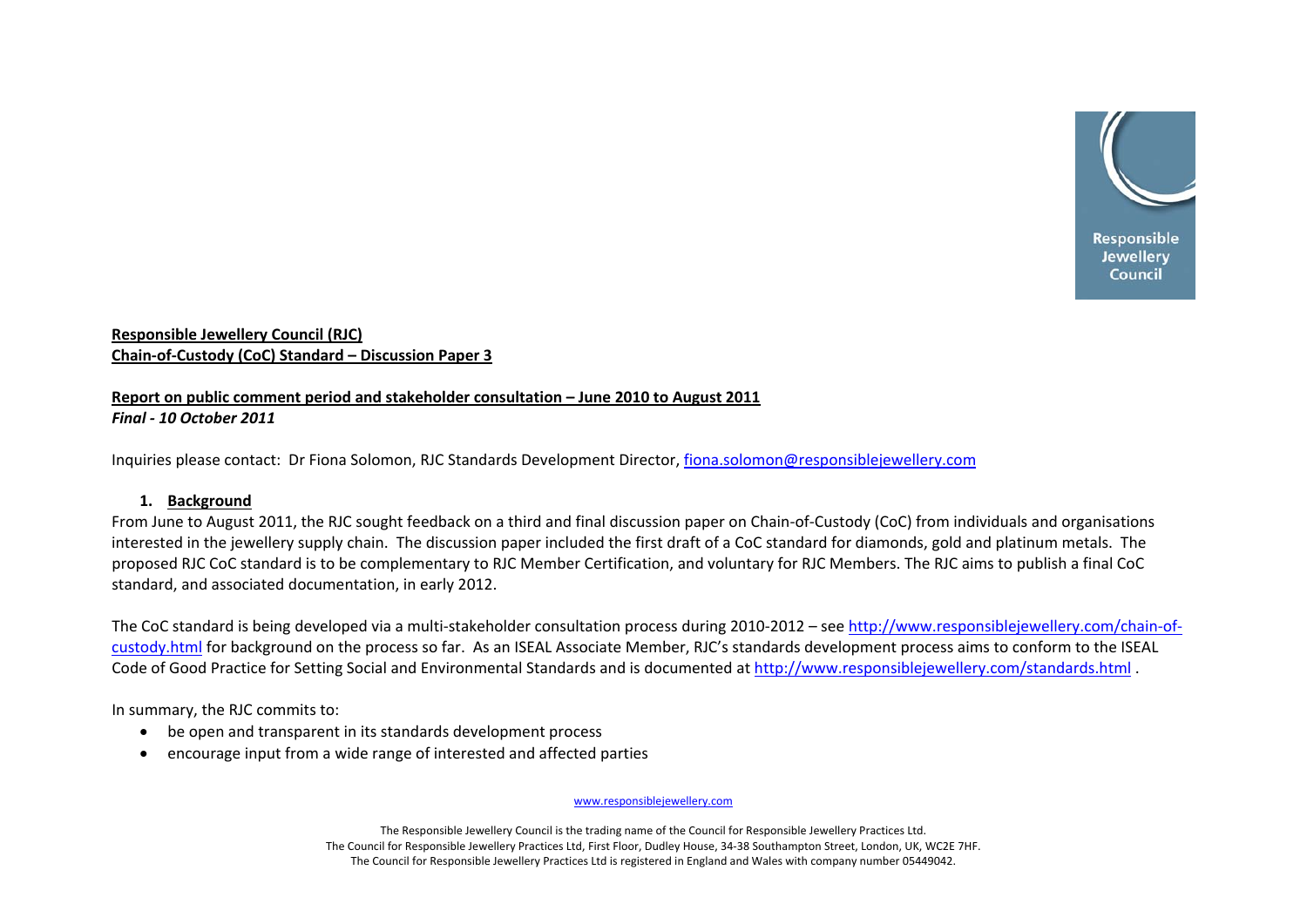- •treat input from interested and affected parties with integrity and respect, and
- $\bullet$ report publicly on feedback provided, including how comments have been addressed in subsequent drafting.

# **2. This Report**

This Report summarises the discussions, comments and submissions received during the comment period for RJC's Discussion Paper 3 (available at: [http://www.responsiblejewellery.com/chain](http://www.responsiblejewellery.com/chain-of-custody.html)-of-custody.html), and how these are proposed to be addressed in the final stage of standards development.

# **3. Summary of Input Method**

A broad range of stakeholders were notified by email and through discussions lists of the opportunity to comment on the RJC discussion paper. Interested parties could respond by fax, post or in an email or by phone with the RJC Standards Development Director. An RJC Consultative Panel teleconference was convened; and RJC participated in several multi‐stakeholder meetings on conflict gold and responsible supply chains. In addition, RJC interviewed representatives of various stages of the jewellery supply chain around key implementation questions and convened <sup>a</sup> meeting on chain‐of‐custody and diamonds in Antwerp. Input received by 9 September 2011 is detailed in section 5, covering 27 sets of comments.

## **4. Analysis of Input – Summary of Themes and Key Points**

The Table below summarises the analysis of issues raised in terms of major themes and key points.

| <b>Theme</b>              | <b>Key Points</b>                                                                                               |  |  |  |  |  |
|---------------------------|-----------------------------------------------------------------------------------------------------------------|--|--|--|--|--|
| <b>Standards</b>          | Continue engagement and/or harmonise standards with these initiatives:                                          |  |  |  |  |  |
| harmonisation             | <b>Conflict minerals:</b>                                                                                       |  |  |  |  |  |
|                           | Dodd-Frank Act and SEC rules (to be finalised in April 2011)<br>$\circ$                                         |  |  |  |  |  |
|                           | OECD due diligence guidance (gold supplement to be developed in 2011)<br>$\circ$                                |  |  |  |  |  |
|                           | EICC smelter validation program<br>$\circ$                                                                      |  |  |  |  |  |
|                           | <b>WGC standards</b><br>$\Omega$                                                                                |  |  |  |  |  |
|                           | LBMA responsible gold guidance<br>$\circ$                                                                       |  |  |  |  |  |
|                           | Artisanal mining initiatives:                                                                                   |  |  |  |  |  |
|                           | ARM-FLO standard (Fairtrade gold launched February 2011)<br>$\circ$                                             |  |  |  |  |  |
|                           | DDI Development Diamond standard (under development)<br>$\circ$                                                 |  |  |  |  |  |
|                           | ASM operating on concessions of RJC Members, in accordance with RJC Code of Practices which supports<br>$\circ$ |  |  |  |  |  |
|                           | formalisation and professionalisation of ASM                                                                    |  |  |  |  |  |
| <b>Technical feedback</b> | Frequency of auditing to accommodate annual or mid-certification surveillance audits                            |  |  |  |  |  |

www.responsiblejewellery.com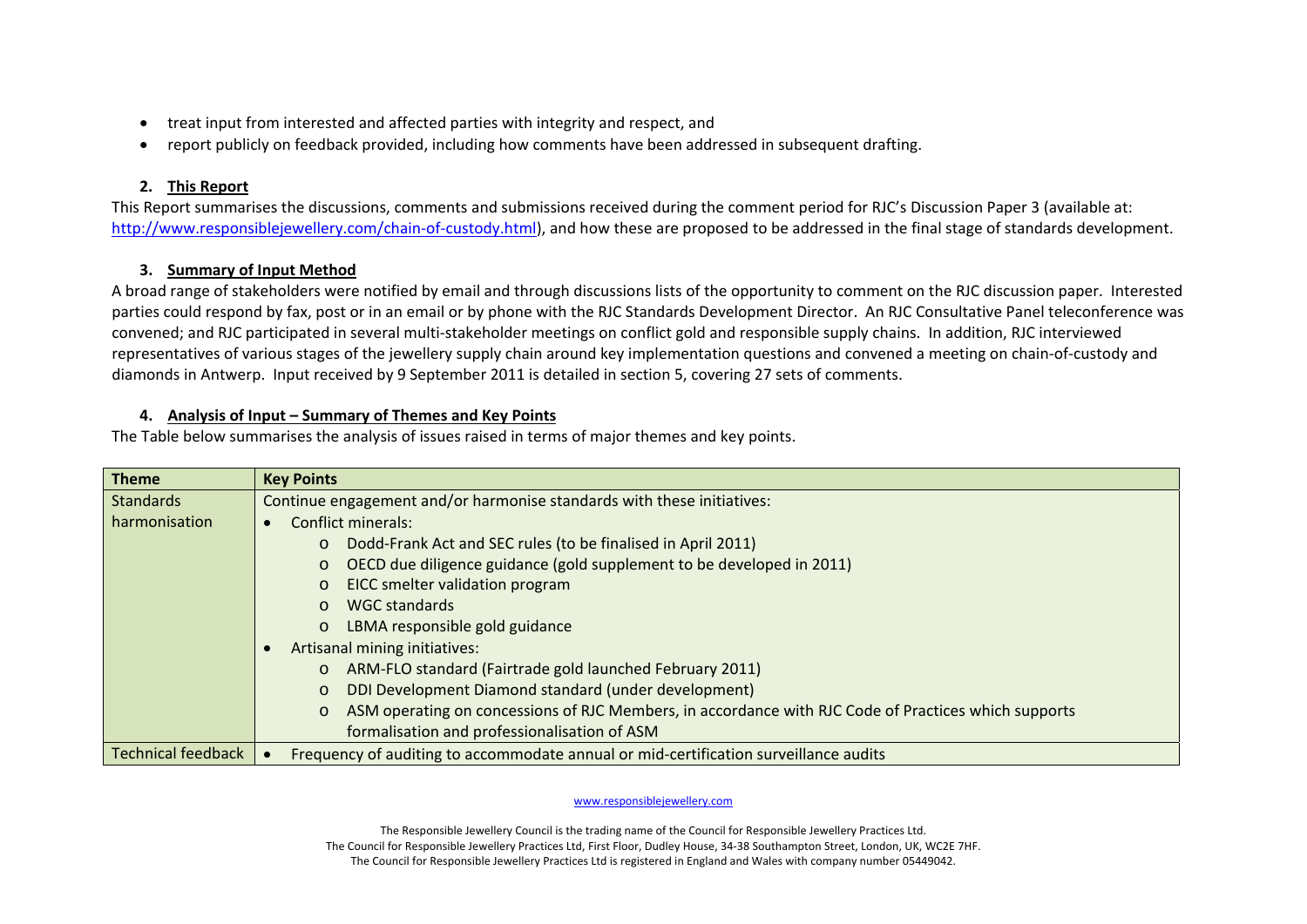| and questions  | Gold in copper slimes - clarify treatment as eligible material<br>$\bullet$              |
|----------------|------------------------------------------------------------------------------------------|
|                | Gold-bearing electrolyte in refineries - clarify treatment under segregation             |
|                | Remove 1 year restriction on grandfathered diamonds<br>$\bullet$                         |
|                | Require refiners to apply due diligence re conflict to all sources of gold, not only CoC |
| Additional     | How CoC Transfer Documents will work                                                     |
| guidance and   | How to conduct Due Diligence<br>$\bullet$                                                |
| examples for   | How small business could apply the Standard                                              |
| implementation | Risk-based evaluation of sourcing<br>$\bullet$                                           |
|                | <b>OECD Model Policy - template</b><br>$\bullet$                                         |
|                | Complaints mechanism - template                                                          |

### **Next steps:**

The RJC will progress the key points identified in this Table with the Standards Committee and Consultative Panel, during discussion, drafting and consensus‐building for the finalisation of the CoC Standard.

The remainder of this Comments Report documents the issues raised during the consultation period in significant detail. RJC acknowledges the diversity of interests and warmly thanks all who have provided input for their perspectives, suggestions and feedback.

## **5. Submissions**

RJC published CoC Discussion Paper 3 inviting feedback and comments. The Table below documents the input received by September 9, 2011.

| <b>Name</b>     | <b>Date</b> | <b>Key issues</b>       | Summaries / Extracts from meetings, interviews and submissions                                                                                                                                                                                                                                                                        |
|-----------------|-------------|-------------------------|---------------------------------------------------------------------------------------------------------------------------------------------------------------------------------------------------------------------------------------------------------------------------------------------------------------------------------------|
| Antwerp meeting | 9/9/11      | Diamond<br>supply chain | Would like all the definitions to be as clear as possible, the conflict definition is a key factor<br>Should be working with the bourses<br>Concern around use of logo and level of understanding from retailers<br>Concern around how quickly supporting documents could be provided if a concern was raised about<br>the CoC claim. |

www.responsiblejewellery.com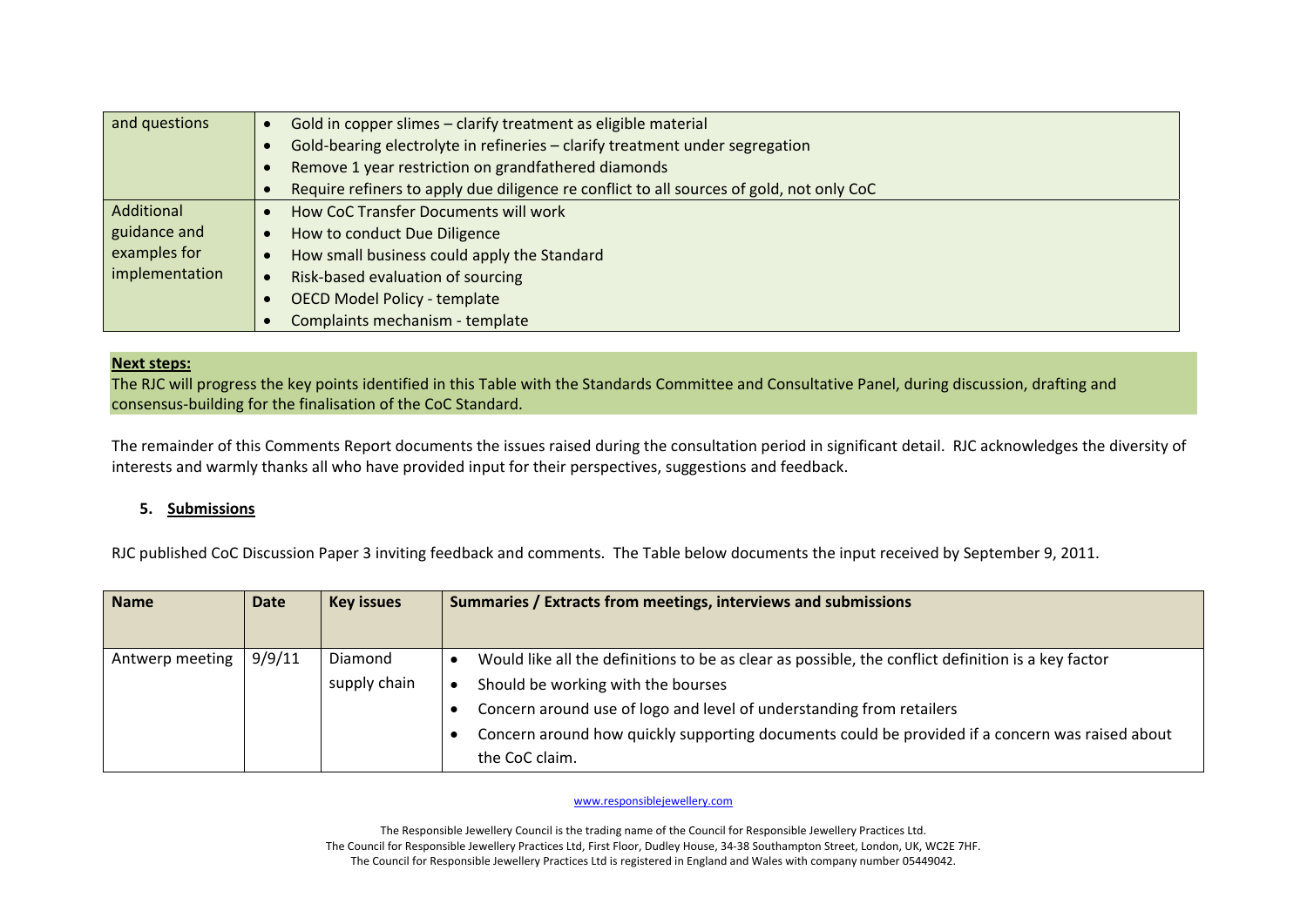|                  |        |              |           | Support and on-going training fundamental                                                                 |
|------------------|--------|--------------|-----------|-----------------------------------------------------------------------------------------------------------|
|                  |        |              | $\bullet$ | Clear guidance needs to be provided to retailers about what they can say.                                 |
|                  |        |              | $\bullet$ | Need to ensure we have included opportunities for legitimate operations to operate that are in conflict   |
|                  |        |              |           | areas                                                                                                     |
|                  |        |              | $\bullet$ | Conflict is a marketing issue with no substance, the miners have to be certified against the code first,  |
|                  |        |              |           | difficult to get away with anything else after that                                                       |
| Diamond trading, | 6/9/11 | Diamond      | $\bullet$ | Suggests consider a stone by stone only requirement, and build from there, but understands the            |
| cutting<br>and   |        | sector       |           | approach we're taking to work with parcels and total weight.                                              |
| polishing        |        |              | $\bullet$ | Indian manufacturers are starting to track very small diamonds stone by stone (eg 3pt rough).             |
|                  |        |              | $\bullet$ | Note standard will need to accept tolerances in reconciliations, won't always be exact matches.           |
| Diamond trading  | 6/9/11 | Impact<br>on | $\bullet$ | Provided perspectives from the standpoint of smaller diamond traders.                                     |
|                  |        | small        | $\bullet$ | No issues about the technical aspect of the Standard, although mass balance is an issue. Appreciates      |
|                  |        | companies    |           | the problems with including it in CoC.                                                                    |
|                  |        |              | $\bullet$ | Acknowledges that perceptions are challenge, what's in the standard won't necessarily be understood.      |
|                  |        |              | $\bullet$ | For non Members, the RJC Certification is also important to understand, not just CoC. Perception          |
|                  |        |              |           | continues of RJC as for the big players, with a complex system that is not tailored for small companies.  |
|                  |        |              |           | This in turn affects how CoC is perceived.                                                                |
|                  |        |              | $\bullet$ | Supports proposed approaches to outsourcing, ASM, grandfathered and recycled.                             |
|                  |        |              | $\bullet$ | Major concern with CoC is the potential impact on "competitive access to diamonds" particularly as        |
|                  |        |              |           | CoC transitions to critical mass. If big retailers only want CoC, some companies will be left out. They   |
|                  |        |              |           | need to maintain a large, diverse and opportunity based network of suppliers to trade with.               |
|                  |        |              | $\bullet$ | However acknowledge that retailers may not want to make specific claims but rather try to build CoC       |
|                  |        |              |           | supply over time and that market forces will determine the level of CoC penetration over time.            |
| Gold refiner     | 5/9/11 | Refiners/    | $\bullet$ | Refiners don't produce bars for jewellery, usually for banks. Jewellers buy from banks or buy             |
|                  |        | electrolysis |           | unallocated gold from banks which is then supplied by refiner in desired form.                            |
|                  |        |              | $\bullet$ | Refiner has 2 lines - bank line: refining and cast bars; industrial line - semi-finished products for the |
|                  |        |              |           | jewellery supply chain. Includes raw watch cases, tailor made profiles (manufactured from submitted       |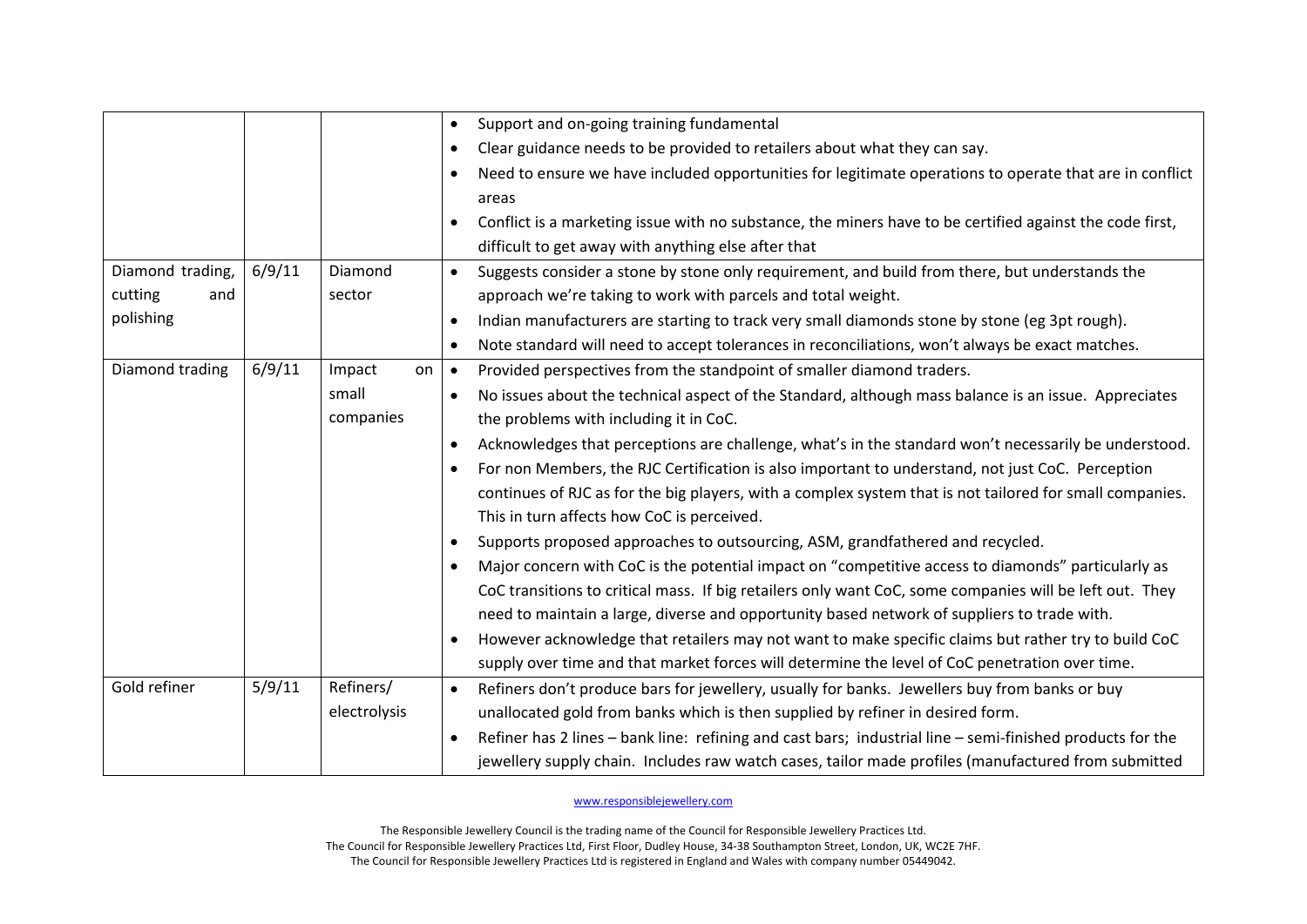|                    |         |                | technical drawing), alloys ordered according to needs.<br>Gold refined for jewellery needs to be 9999, especially if it is high end jewellery. Prescribing the<br>$\bullet$<br>impurities helps with rolling etc, otherwise it can break or crack in later manufacturing.<br>The worst impurities are silicon and aluminium, as they significantly change the properties if present<br>(eg in 995 gold). Electrolytic refining removes silicon and aluminium, leaving mainly silver, copper and<br>platinum. Some jewellers specify 9999 electrolytic gold - have to pay premium for electrolytic process.<br>Good delivery bars are defined by shape, size, weight and min 995. The impurities are not specified<br>$\bullet$<br>and this can cause problems depending on any subsequent manufacturing. To make alloys, they buy<br>9999 copper from the market with analysis certificates to guarantee the impurity content.<br>While the aqua regia process can produce 9999, customers may not want the potential disadvantages<br>$\bullet$<br>of the impurities in future processing.<br>In some jewellery alloys, oxygen content is controlled. For semi-finished products, there are more<br>steps and handling which often includes annealing (eg 600-800 degC). If there is a higher oxygen<br>content, it can cause micro-porosity - which may be unacceptable.<br>3 potential refining process: electrolytic (most common); Miller (chlorine gas through gold melt); aqua<br>regia. |
|--------------------|---------|----------------|-------------------------------------------------------------------------------------------------------------------------------------------------------------------------------------------------------------------------------------------------------------------------------------------------------------------------------------------------------------------------------------------------------------------------------------------------------------------------------------------------------------------------------------------------------------------------------------------------------------------------------------------------------------------------------------------------------------------------------------------------------------------------------------------------------------------------------------------------------------------------------------------------------------------------------------------------------------------------------------------------------------------------------------------------------------------------------------------------------------------------------------------------------------------------------------------------------------------------------------------------------------------------------------------------------------------------------------------------------------------------------------------------------------------------------------------------------------------------------------------------|
| Jewellery retailer | 25/8/11 | Small business | Easier for larger businesses than smaller businesses. Would be logistics nightmare, particularly in<br>difficult retail environment. Segregation is very difficult. Best to start at supply end, miners, refiners to<br>build available supply.                                                                                                                                                                                                                                                                                                                                                                                                                                                                                                                                                                                                                                                                                                                                                                                                                                                                                                                                                                                                                                                                                                                                                                                                                                                 |
| Jewellery retailer | 19/8/11 | Outsourcing    | No specific suggestions or improvements for CoC standard insofar as Dodd-Frank is concerned.<br>They are currently conducting a questionnaire of their vendors to understand their gold sourcing<br>$\bullet$<br>practices. Finding wide variations in their knowledge and responsiveness. RJC approach to<br>outsourcing seems reasonable but a question they are also trying to get a handle on.<br>Very sceptical about manufacturers being able to reliably maintain segregation, would not use this<br>model themselves, would not trust them. Can understand why the standard would allow for it in order<br>to capture more businesses, but they will require 100% compliant material in a facility, not a mix.<br>Agree with the approach on grandfathering, would use it.                                                                                                                                                                                                                                                                                                                                                                                                                                                                                                                                                                                                                                                                                                              |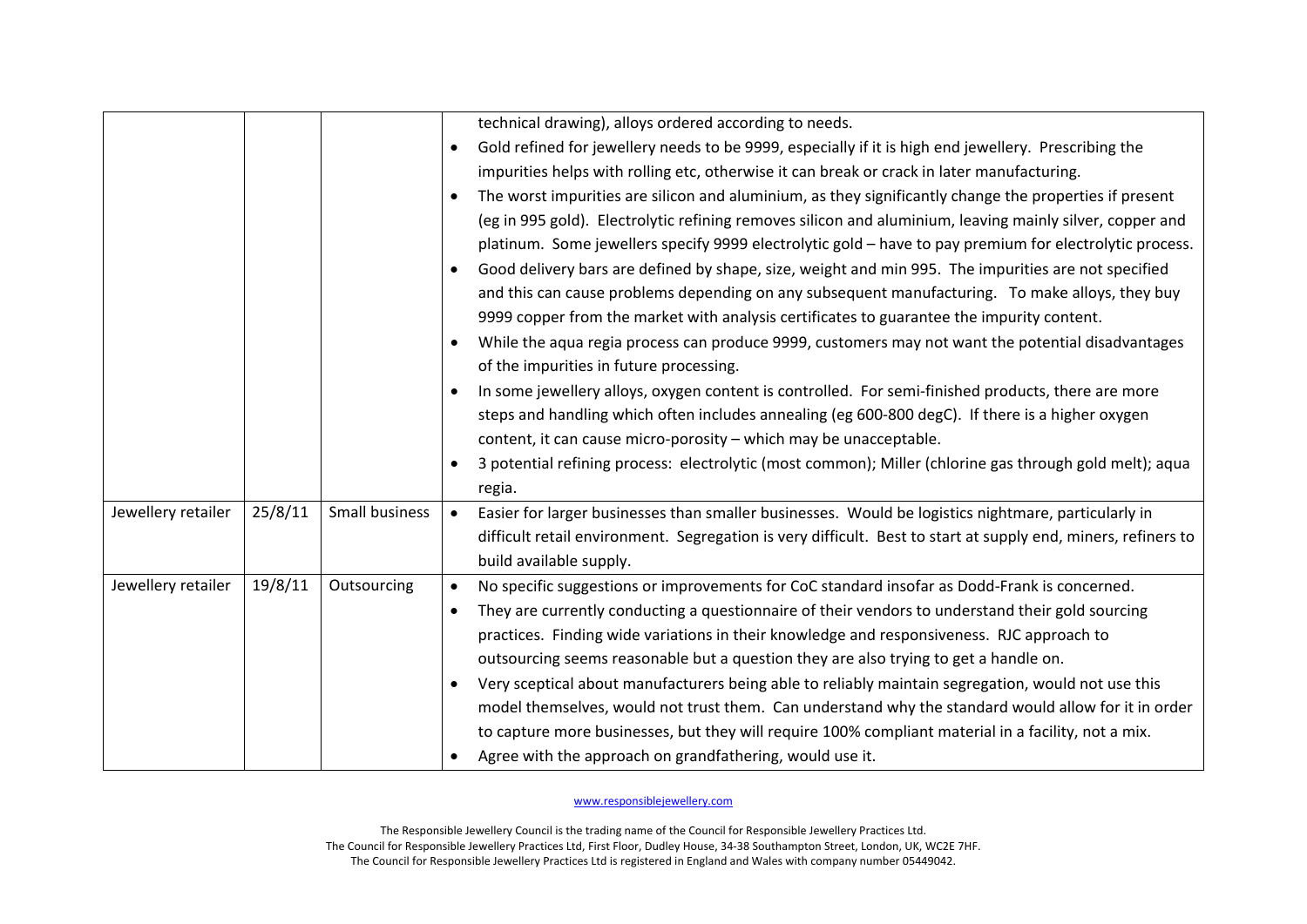| Gold refiner                     | 18/8/11            | Recycling                    | How do copper (cell, anode) slimes fit in the Eligible Materials? Need to clarify treatment of low-grade<br>$\bullet$<br>Industrial By-Products.                                                                                                                                                                                                                                                                                                                                                                                                                                                                                                                                                                                                                                                                                                                                                                                                                                                                                                                                                                                                                                                                                                                                                                                                                                                                                                                                                               |
|----------------------------------|--------------------|------------------------------|----------------------------------------------------------------------------------------------------------------------------------------------------------------------------------------------------------------------------------------------------------------------------------------------------------------------------------------------------------------------------------------------------------------------------------------------------------------------------------------------------------------------------------------------------------------------------------------------------------------------------------------------------------------------------------------------------------------------------------------------------------------------------------------------------------------------------------------------------------------------------------------------------------------------------------------------------------------------------------------------------------------------------------------------------------------------------------------------------------------------------------------------------------------------------------------------------------------------------------------------------------------------------------------------------------------------------------------------------------------------------------------------------------------------------------------------------------------------------------------------------------------|
| Gold refiner                     | 18/8/11            | <b>KYC</b><br>Segregation    | Could consider adding to guidance for (5.2.a.i) assessing the KYC policy of commercial suppliers. Take<br>$\bullet$<br>risk-based approach to KYC, trigger enhanced due diligence if high risk supplier. Should make sure<br>flexible, as not necessary for all suppliers.<br>Questioned 5.2.b.ii - does this mean on-site visit? They would only do if high-risk customer, because<br>$\bullet$<br>of cost as a low-risk supplier just doesn't require it. This is how LMBA are approaching the issue.<br>Section 2 - reconciliations. Refiners have a 'technical loss' which they charge to the customer, a loss<br>$\bullet$<br>premium, which is a theoretical charge they define in advance. Once the actual loss is known, they<br>would adjust the reconciliation. Worth discussing in guidance.<br>Grandfathered - not everything has a date, but it is difficult topic, everyone is working on this. Want<br>$\bullet$<br>to have all standards aligned, refiners can't afford to comply with lots of different standards.<br>Audit frequency -Annual audits very pricey, they suggest a full audit 1 year, followed by review.<br>$\bullet$<br>Integration of audits - help reduce costs. Would like to add extra bits to check comply with other<br>$\bullet$<br>standards. Looking for flexibility in audits so can integrate, especially when looking at the same KYC<br>files. Auditor accreditation they are discussing too (in LBMA I think) - want this to be flexible, but also<br>credible. |
| Diamond trader<br>Diamond trader | 17/8/11<br>17/8/11 | Grandfathered<br>Segregation | Would prefer to see the term "transaction" be used rather than "transfer", such as in section 8.<br>$\bullet$<br>Not sure about the business case for CoC - who is asking for it? Previous experiences with vertical<br>$\bullet$<br>branding didn't go anywhere. Until retailers demand it, not much will happen.<br>Costs for them would be minimal, most of their goods would qualify with very little effort.<br>$\bullet$<br>Sceptical about how many in the middle would become CoC certified.<br>$\bullet$<br>One year for Grandfathered diamonds is too tight. Should be indefinite, if the records are there.<br>Yes, cutters and polishers can segregation and reconcile, they have to. At least for 30pt+. No                                                                                                                                                                                                                                                                                                                                                                                                                                                                                                                                                                                                                                                                                                                                                                                       |
|                                  |                    |                              | weaknesses or vulnerabilities.<br>Melee could be a problem, traders need to mix, need enough volume. But segregation of melee can                                                                                                                                                                                                                                                                                                                                                                                                                                                                                                                                                                                                                                                                                                                                                                                                                                                                                                                                                                                                                                                                                                                                                                                                                                                                                                                                                                              |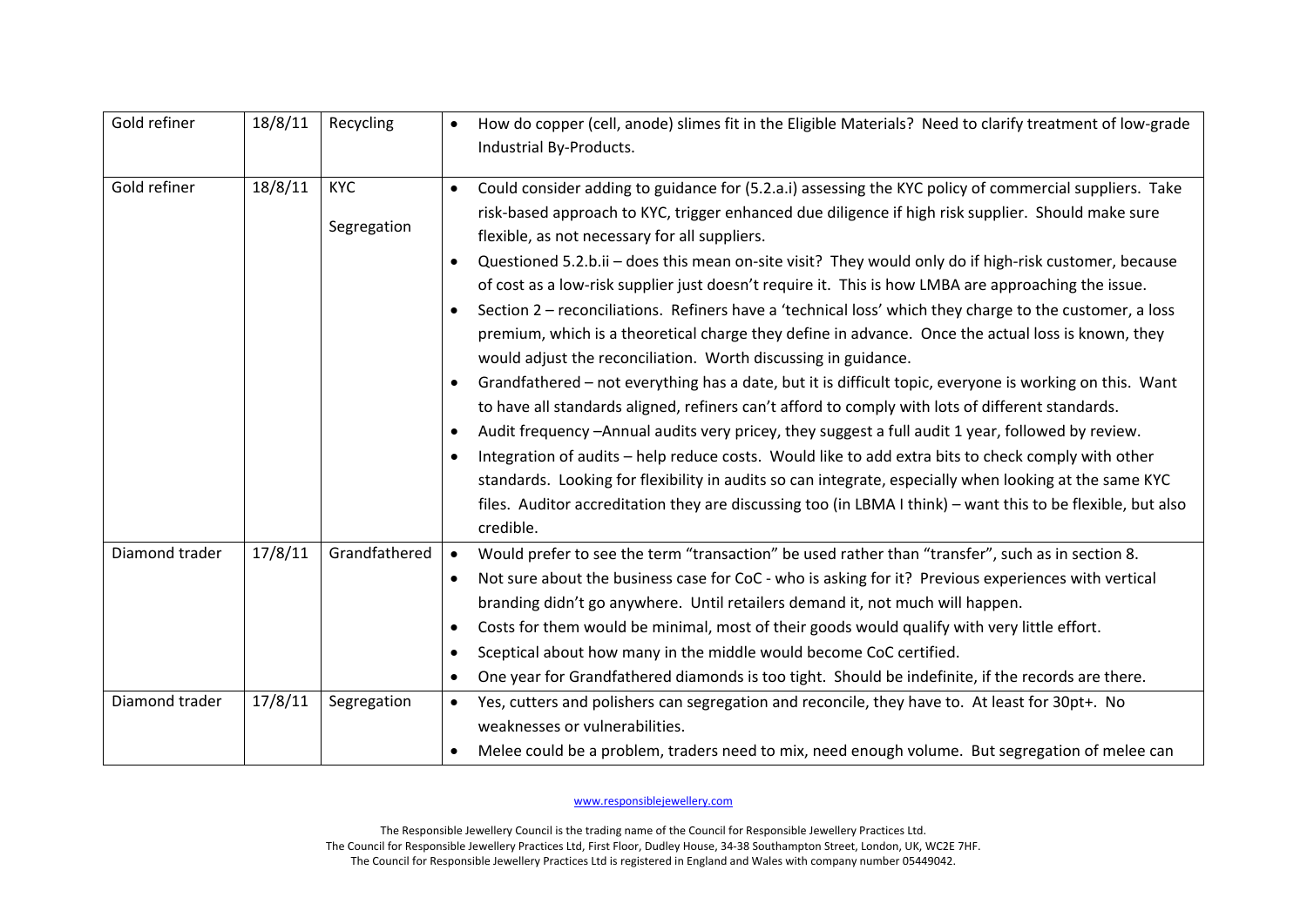|                           |         |                           | be done.<br>Should be able to use DiamondTrack (off the shelf inventory database) to identify CoC diamonds and<br>parcels and to generate the information for the Transfer Docs.<br>Still, the Transfer Docs would be a headache for the smaller retailers. Any extra paperwork is an issue<br>$\bullet$<br>and they won't like it. But they can add the CoC information to their own materials, and would want<br>to.<br>Doesn't like grandfathering in principle. Should just work in the CoC and start properly to begin with.<br>$\bullet$                                                                                                                                                                                                                                                                                                                                                                                                                                                                                                                                                                                                                                                                                                                                               |
|---------------------------|---------|---------------------------|----------------------------------------------------------------------------------------------------------------------------------------------------------------------------------------------------------------------------------------------------------------------------------------------------------------------------------------------------------------------------------------------------------------------------------------------------------------------------------------------------------------------------------------------------------------------------------------------------------------------------------------------------------------------------------------------------------------------------------------------------------------------------------------------------------------------------------------------------------------------------------------------------------------------------------------------------------------------------------------------------------------------------------------------------------------------------------------------------------------------------------------------------------------------------------------------------------------------------------------------------------------------------------------------|
| Jewellery<br>manufacturer | 16/8/11 | Outsourcing               | Not sure about the reliability of outsourcing contractors. They will give a mass balance, but getting the<br>$\bullet$<br>same gold back means a lot of changes to the way things are done; a "whole new process". Will be<br>hard to get the discipline needed to comply.<br>They are finding that for traceable SKU's there is an increase of costs in the order of 3%, mainly people-<br>related. Doesn't include auditing costs.                                                                                                                                                                                                                                                                                                                                                                                                                                                                                                                                                                                                                                                                                                                                                                                                                                                         |
| Jewellery<br>manufacturer | 16/8/11 | Diamond<br>grandfathering | System is do-able, they are doing it already.<br>$\bullet$<br>Parcels (melee) will be the main issue. Need to accumulate to establish a critical mass. Have to<br>$\bullet$<br>maintain a positive weight balance.<br>For larger goods 20pt+, factories already track, segregate, have separate sections etc. Have to do this<br>for security reasons regardless, e.g., protect against switching. Stones signed in and out, tight<br>procedures. Exceptions would be "artisanal" type polishers in India.<br>Even easier for traders to segregate.<br>Transfer document should not be a problem, just another form. It could be integrated into database<br>systems so that it is automatically generated.<br>For some, anything extra will be seen as a problem. But in general, the extra cost is marginal. Main<br>$\bullet$<br>issue is the reluctance to have the added scrutiny - the fear of revealing "secrets".<br>Grandfathering allowance for 1 year would be a problem, too tight. Some stones can be held for<br>several years. Why not at least allow for a longer period of time for stones that are individually tracked<br>with id numbers and laser inscribed? If so, no reason not to allow them indefinitely. They could be<br>specifically declared on a certain date. |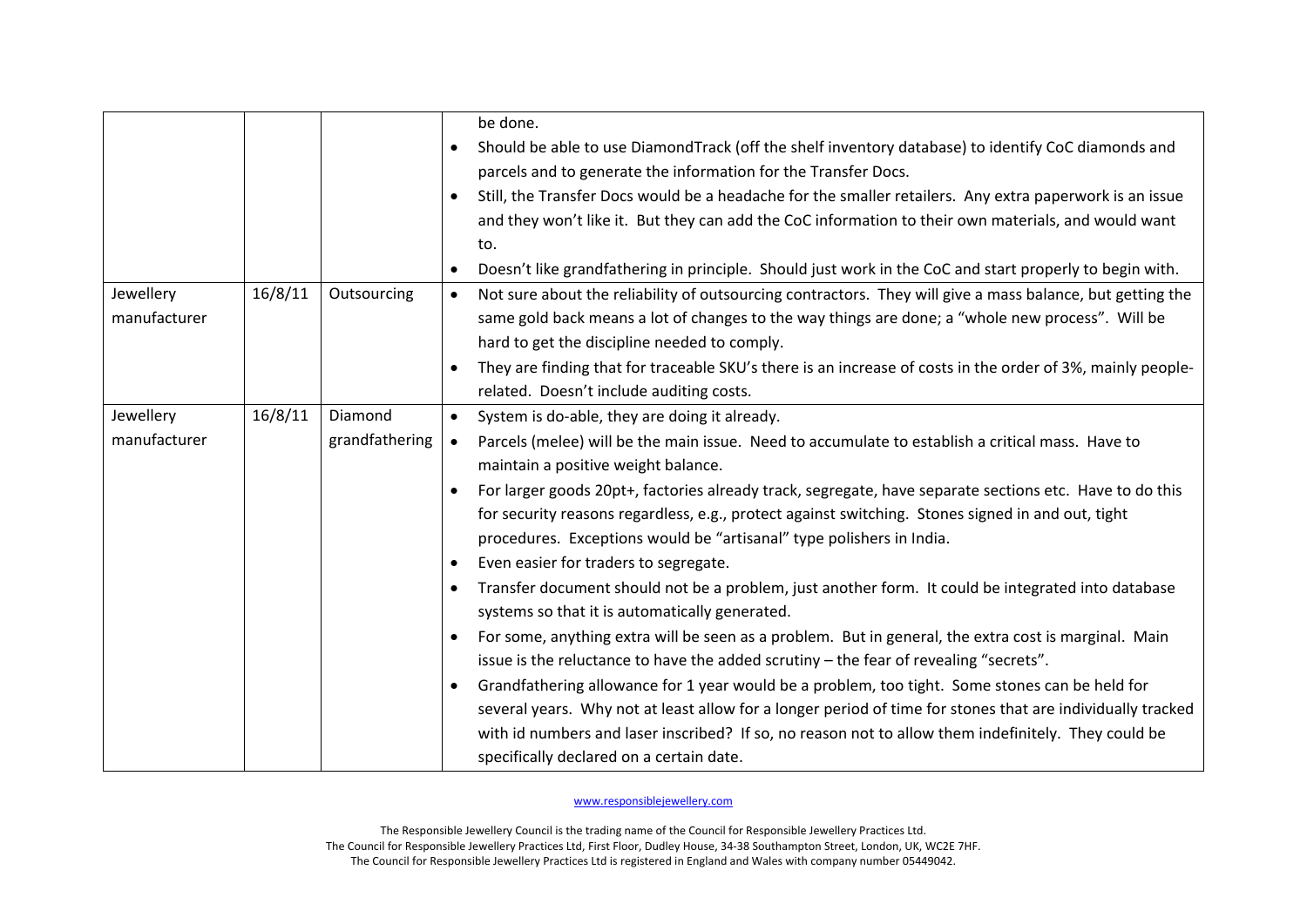|                        |         | Also consider the status of diamonds in inventory on the start date. What about goods in process? (ie,        |
|------------------------|---------|---------------------------------------------------------------------------------------------------------------|
|                        |         | can a diamond start in rough form then polished, and be grandfathered based on the rough diamond              |
|                        |         | being in inventory prior to date xx).                                                                         |
| Andrea Casadei,        | 17/8/11 | Submission PDF - text as per below.<br>$\bullet$                                                              |
| BilanciaRSI,           |         |                                                                                                               |
| <b>Research Centre</b> |         | After reading the second draft of the CoC standard and its relevant discussion paper, we view positively      |
| and Consulting         |         | the prescriptive approach related to the need of the companies wishing to obtain such a certification to      |
| Firm on CSR and        |         | provide not only a simple declaration, but a full dossier on the custody transfer of materials.               |
| Sustainability.        |         |                                                                                                               |
|                        |         | This decision implies, indeed, a more precise control of the supply chain which reduces margin of error       |
|                        |         | and guarantees that materials come exactly from a determined place.                                           |
|                        |         | We think that the idea of making the CoC certification a more prescriptive standard is really positive also   |
|                        |         | because it improves the checks carried out by goldsmith companies on their outsourced activities and on       |
|                        |         | the materials coming not only from refiners, but only from the bench level actions undertaken by small        |
|                        |         | firms. Such checks are extremely important because they contribute to avoiding both problems within           |
|                        |         | the traceability system and socially irresponsible behaviours in the jewellery supply chain.                  |
|                        |         | In order to spread know-how and develop corporate responsible practices, we believe that it would be          |
|                        |         | important and useful to allow any organisation related to the jewellery supply chain to use the CoC           |
|                        |         | standard, even if they do not hold a RJC certification. Consequently, a larger number of organisations will   |
|                        |         | have the opportunity to follow precise and responsible guidelines and adopt, therefore, a sustainable         |
|                        |         | approach to business, even if, in this case, it will not be possible for them to certificate their virtuous   |
|                        |         | processes.                                                                                                    |
|                        |         | The CoC standard allows companies to use appropriate materials produced by organisations holding not          |
|                        |         | necessarily a RJC certification, but also other standards for responsible practices that the RJC formally     |
|                        |         | recognises as comparable with its Code of Practices. This fact is particularly significant because it fosters |
|                        |         | the development of big companies and that of craft enterprises operating in the mining sector.                |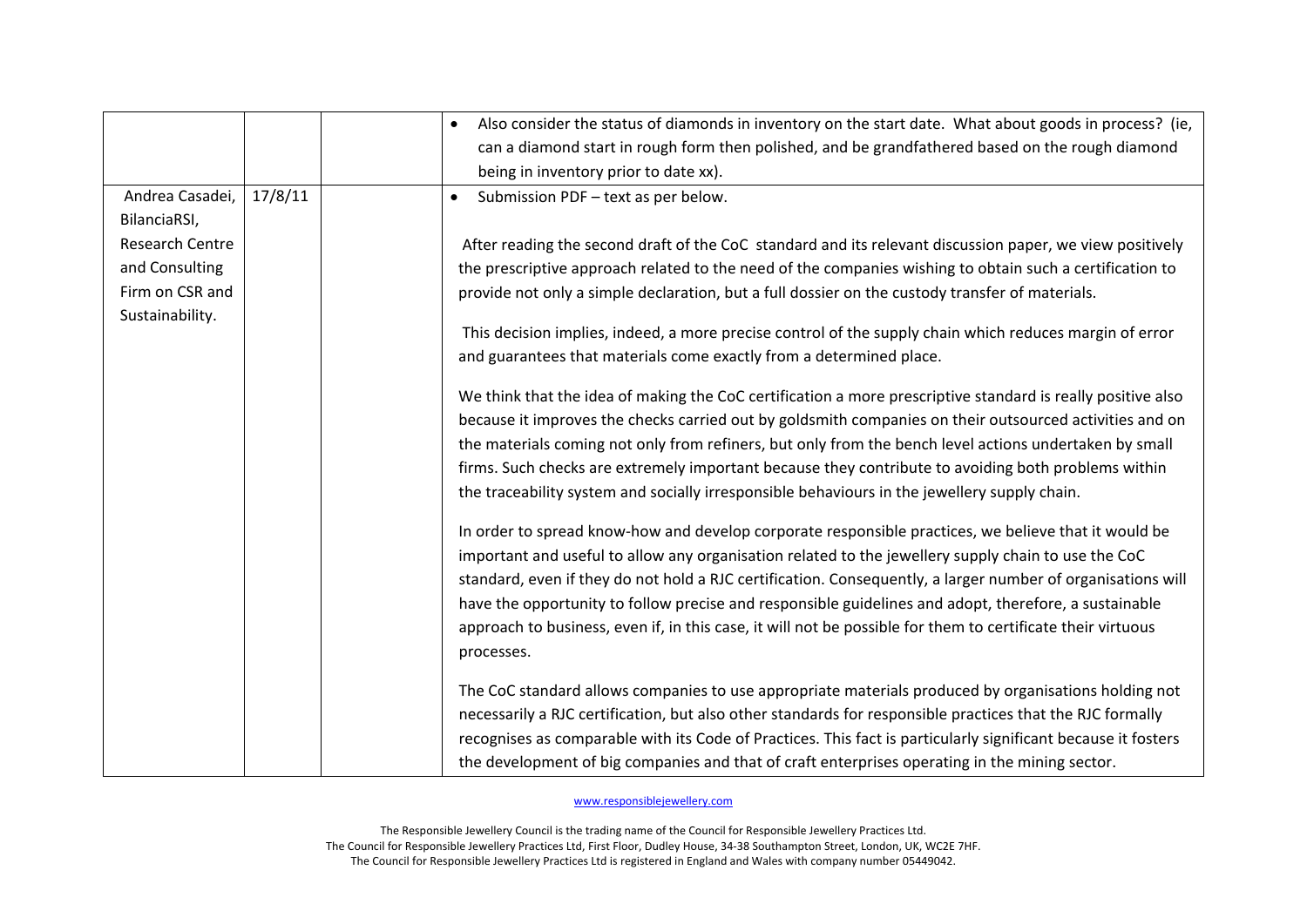| Moreover, it would be useful to also include in this framework the companies processing raw materials                                                                        |
|------------------------------------------------------------------------------------------------------------------------------------------------------------------------------|
| and operating in the upper part of the jewellery supply chain. In Italy, for instance, many craft                                                                            |
| enterprises process precious metals. The possibility to insert such enterprises within international supply                                                                  |
| chains requiring responsible managing approaches represents, undoubtedly, a strategy supporting the                                                                          |
| development and the competitiveness of smaller and less structured companies which, in Italy as well as                                                                      |
| in other countries, are the backbone of national economy. Besides, the decision of allowing the CoC                                                                          |
| certification also to companies holding a certification different from the RJC one but formally                                                                              |
| comparable with it is important because it supports the sustainable development of small and medium                                                                          |
| organisations which, because of limited resources, took part in projects different from the RJC ones (for                                                                    |
| example those financed with national or European funds) but equally valid. Against this background, we                                                                       |
| restate the importance of simplifying the path leading to the RJC certification for the Chain of Custody.                                                                    |
| Generally, indeed, Italian goldsmith SMEs are still lacking in practices and organisational structures able                                                                  |
| to manage such a complex process. If, indeed, the economic and organisational costs of this kind of                                                                          |
| certification are high, companies will not adopt it.                                                                                                                         |
|                                                                                                                                                                              |
| The removal of the section related to minor components can be considered a positive factor only if it                                                                        |
| paves the way to the identification of a clearer structure describing both the components with and those                                                                     |
| without the CoC certification. The second draft concerns exactly this point. In this way, there does not                                                                     |
| exist anymore that potentially harmful margin of discretion for the ethical traceability guarantee of<br>materials which obliges companies to indicate all minor components. |
| We believe that it is also important that the RJC shares its positive practices and knowledge with similar                                                                   |
| initiatives aimed at implementing sustainable behaviours within the goldsmith sector such as, for                                                                            |
| example, those promoted by OECD (Due Diligence Guidance for Responsible Supply Chains of Minerals                                                                            |
| from Conflict-Affected and High-Risk Areas - 2010) or by the SEC - US Securities and Exchange                                                                                |
| Commission (Rules for implementing section No. 1502 of the Dodd-Frank Act, December 2010).                                                                                   |
| We have noticed that, in this second draft of the CoC standard, there is a better description of a number                                                                    |
| of concepts which leave companies a more reduced margin of discretion and interpretation. On the one                                                                         |
| hand, such an approach guarantees all along the supply chain more efficient ethical checks but, on the                                                                       |
| other, it shows a lack of trust in companies' behaviour. In a certain way, it is as if when companies are                                                                    |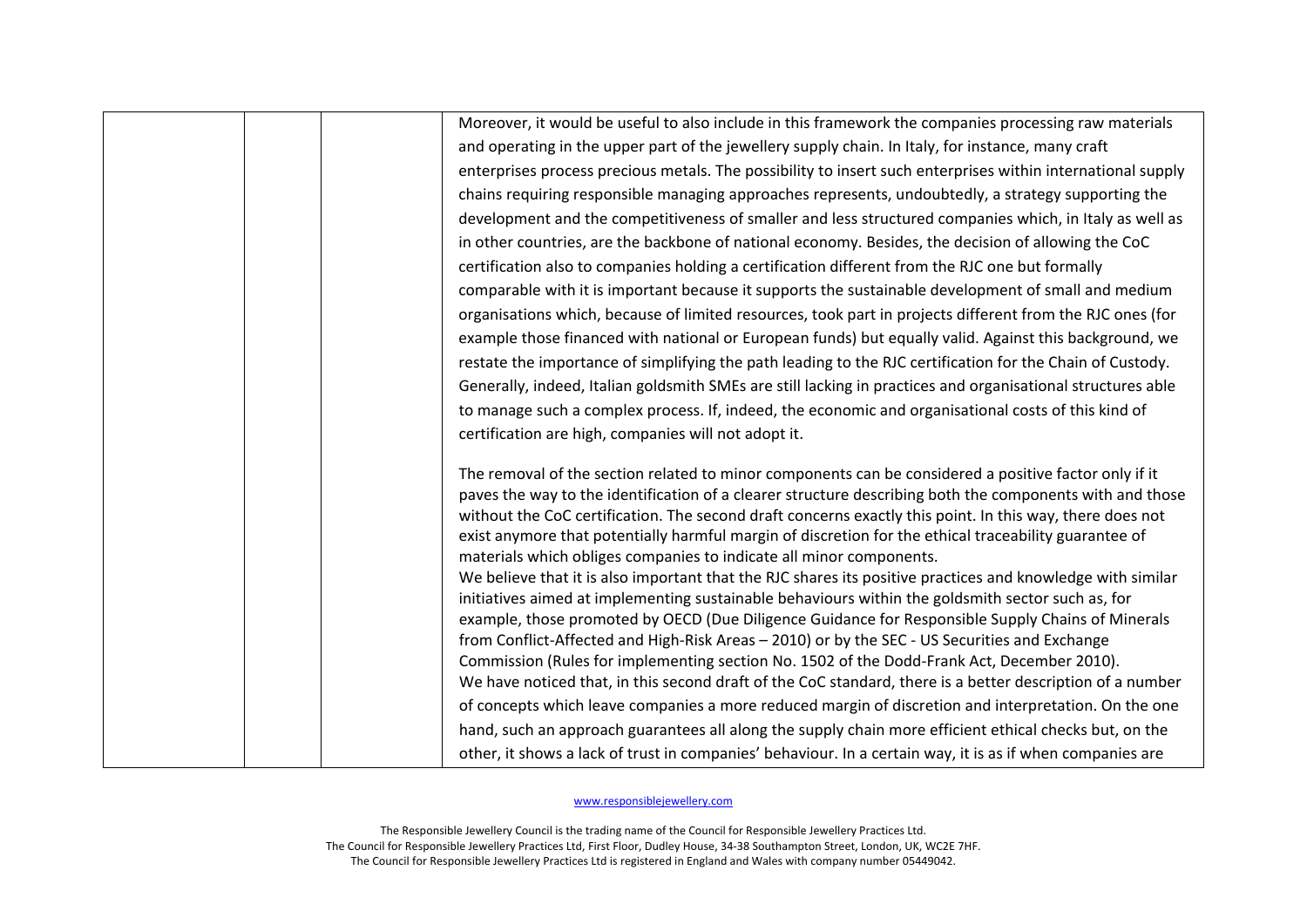| free to decide and interpret the indications included in the standard, they limit their sustainability,<br>following only the rule of profit and not that of responsibility. We think, therefore, that there should be<br>more trust in companies' interpretative approach. Corporate Responsibility, indeed, is based on the<br>voluntary and competitive impulse of companies which consciously decide to operate and improve their<br>business according to ethical criteria that take into account the interests of any stakeholder. Therefore, if<br>this second draft's more prescriptive approach contributes, on the one hand, to eliminating margins of<br>discretion, on the other it limits companies' behaviour, because they are no longer free to interpret such<br>definitions according to responsible, creative and voluntary criteria.                                                                                                                                                                                                                        |
|---------------------------------------------------------------------------------------------------------------------------------------------------------------------------------------------------------------------------------------------------------------------------------------------------------------------------------------------------------------------------------------------------------------------------------------------------------------------------------------------------------------------------------------------------------------------------------------------------------------------------------------------------------------------------------------------------------------------------------------------------------------------------------------------------------------------------------------------------------------------------------------------------------------------------------------------------------------------------------------------------------------------------------------------------------------------------------|
| Follow-up correspondence:<br>Fiona Solomon: One of the points you raised was 'We have noticed that, in this second draft of the<br>CoC standard, there is a better description of a number of concepts which leave companies a more<br>reduced margin of discretion and interpretation.' Do you refer to the 'Standards Guidance'<br>section? This is not meant to be prescriptive, but to offer advice and guidance for implementing<br>the standard, particularly for enterprises which may not know where to start. Companies are still<br>free to implement the standard in whatever way is best for them. In fact we would like to expand<br>the guidance a little more with different kinds of examples of implementation for different types of<br>business, especially small business. This should hopefully show that different approaches can be<br>taken. Please let me know if the above makes sense - I just want to make sure I understand your<br>comment properly.<br>Federica Cembali: we'd be delighted to see our submission included in the comment report, |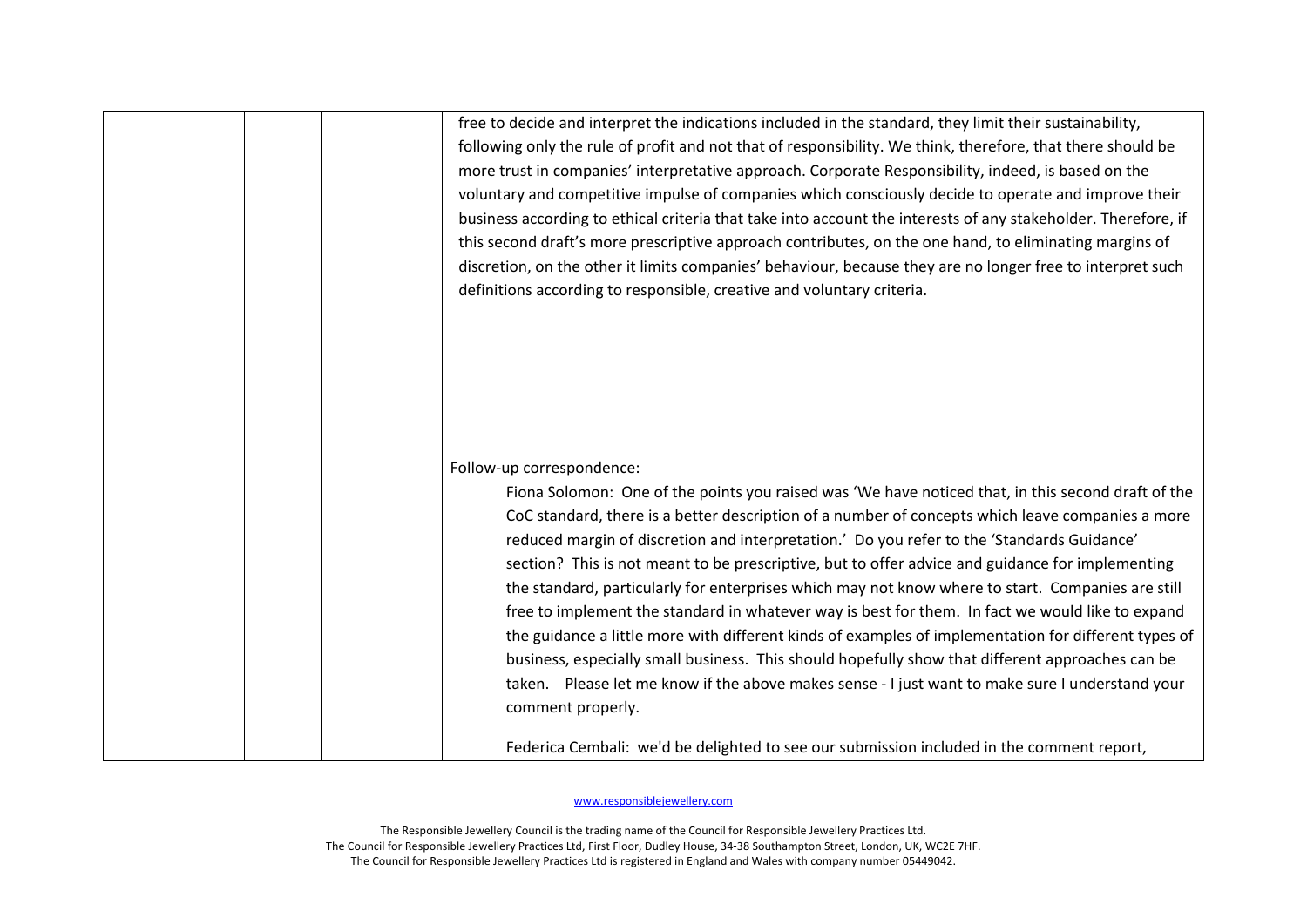|                                                         |         |                         | having the chance of expressing our opinion and contributing to the debate is of extreme<br>importance for our research centre. So thank you very much for including us. As for the comment,<br>your point makes perfect sense, I apologize for this misunderstanding, we have chosen the wrong<br>formula for expressing our appreciation of a system meant to be as much including and involving<br>as possible.                                                                                                                                                                                                                                                                                                                                                                                                                                                                                                              |
|---------------------------------------------------------|---------|-------------------------|---------------------------------------------------------------------------------------------------------------------------------------------------------------------------------------------------------------------------------------------------------------------------------------------------------------------------------------------------------------------------------------------------------------------------------------------------------------------------------------------------------------------------------------------------------------------------------------------------------------------------------------------------------------------------------------------------------------------------------------------------------------------------------------------------------------------------------------------------------------------------------------------------------------------------------|
| Michèle Brülhart,<br><b>STR Responsible</b><br>Sourcing | 11/8/11 | Sequencing of<br>audits | RJC CoC standard should be clear about sequencing of potentially cross-referenced audits, eg OECD<br>$\bullet$<br>Guidance, WGC, EICC etc.                                                                                                                                                                                                                                                                                                                                                                                                                                                                                                                                                                                                                                                                                                                                                                                      |
| Jewellery<br>manufacturer                               | 10/8/11 | Sub-<br>contracting     | It will take serious commitment to work with multiple suppliers to move towards CoC. Issues $-(1)$ will<br>$\bullet$<br>still take a few years to get there (2) look at cost - segregation, extra inventory, and (3) takes some<br>flexibility out of the supply chain - reducing supplier choice and therefore negotiating<br>power/competitiveness.<br>Add guidance on efficiency of auditing for large numbers of sub-contractors eg a sampling approach,<br>$\bullet$<br>supported by documentary evidence/description of segregation model.<br>Add guidance on transition to CoC eg consider everything in process to be grandfathered?<br>$\bullet$<br>For gold, the financial flow and physical flow are not merging. Need to focus on physical flow as<br>financial flow less important.<br>Most big companies don't buy bars, they buy semi finished product and components from refiners and<br>specialist suppliers. |
| Gold refiner                                            | 10/8/11 |                         | Follow up with transporters and manufacturers re gold flows to manufacturers to understand further<br>the relationships between financial and physical flows.<br>Support for conflict-free refiner provision to be mandatory not optional.<br>$\bullet$<br>Check OECD requirements for 'on-the-ground assessment teams' as part of due diligence in<br>$\bullet$<br>conflict/high-risk areas. Review against RJC CoC guidance for due diligence processes.<br>State in the CoC guidance that RJC CoC Certification of a supplier can be relied upon within KYC<br>systems.                                                                                                                                                                                                                                                                                                                                                      |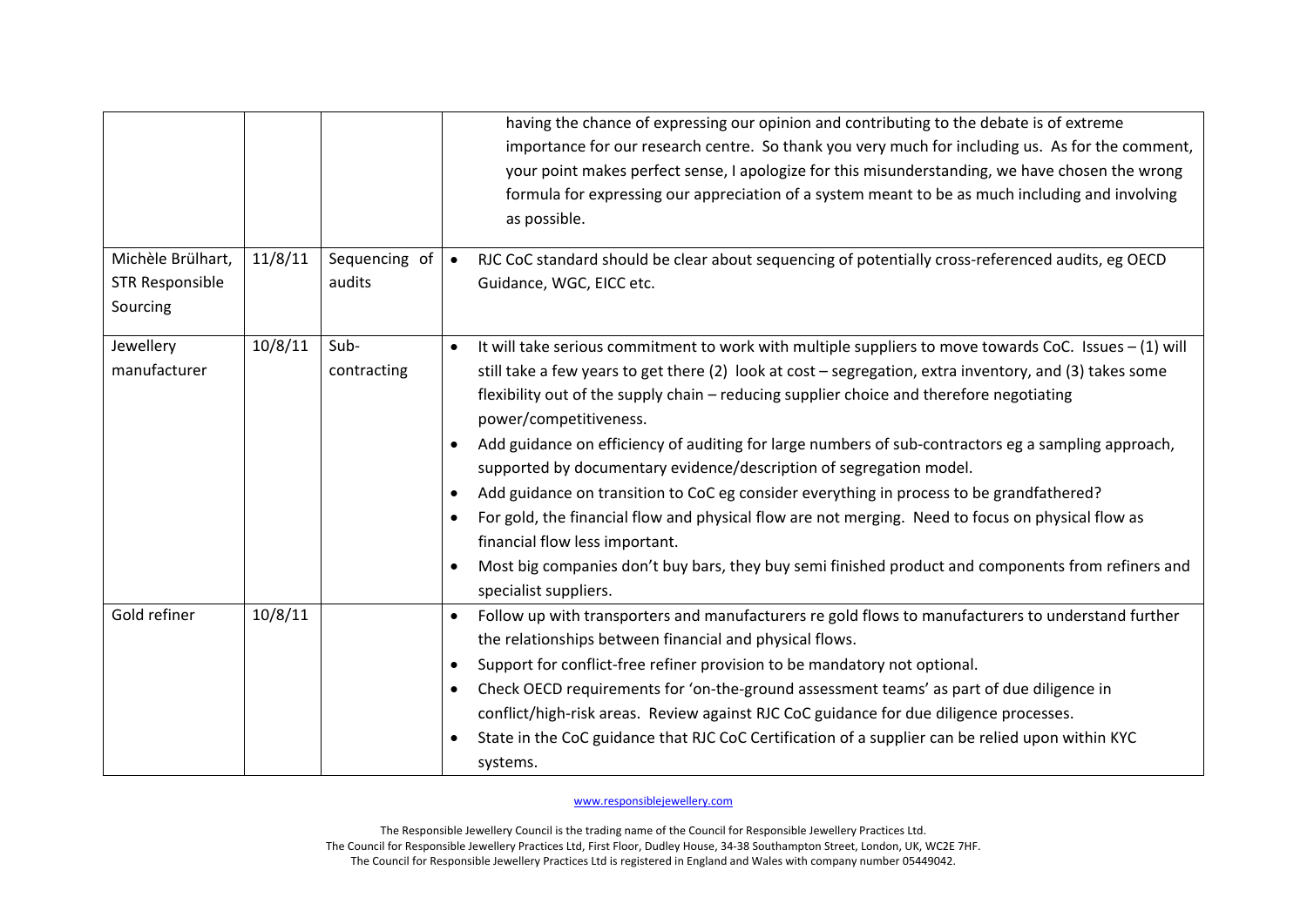|                |        | Review material definitions against LBMA and EICC latest, harmonise where possible.                                                                                                                                                                                                                                                                                                                                                                                                                                                                                                                                                                                                                                                                                                                                                                                                                                                                                                                                                                                                                                                                                                                                                                                                                                                                                                                                                                                                                                  |
|----------------|--------|----------------------------------------------------------------------------------------------------------------------------------------------------------------------------------------------------------------------------------------------------------------------------------------------------------------------------------------------------------------------------------------------------------------------------------------------------------------------------------------------------------------------------------------------------------------------------------------------------------------------------------------------------------------------------------------------------------------------------------------------------------------------------------------------------------------------------------------------------------------------------------------------------------------------------------------------------------------------------------------------------------------------------------------------------------------------------------------------------------------------------------------------------------------------------------------------------------------------------------------------------------------------------------------------------------------------------------------------------------------------------------------------------------------------------------------------------------------------------------------------------------------------|
| Mining company | 4/8/11 | Mining companies do extensive risks assessments before going into a country (mineral surveys etc), to<br>$\bullet$<br>assess political situation of the country and area. Specialist role in exploration team, also use<br>consultants.<br>Support RJC approach to due diligence (establishing not financing illegal armed groups) rather than<br>$\bullet$<br>country-based designations. Need to avoid being Dodd Frank focused. Support a generic approach<br>applicable everywhere.<br>In Africa, buying from ASM producers on concession might be hard to prove conflict-free. However<br>$\bullet$<br>could work elsewhere.                                                                                                                                                                                                                                                                                                                                                                                                                                                                                                                                                                                                                                                                                                                                                                                                                                                                                    |
| Gold refiner   | 3/8/11 | Refiners want to avoid segregation as it costs money. Requires investment in equipment and<br>$\bullet$<br>additional operations costs (people, chemicals). Issues with working inventory.<br>Refiner is a service provider, does not own the gold. It converts material into something useful for the<br>$\bullet$<br>customer.<br>An electrolytic unit produces 150kg/gold per day. It needs a gold-bearing electrolyte of 800L with 120g<br>gold/L, so always 100kg gold in cycle. When you cast anodes, you cannot dissolve all the gold, so need<br>double the gold produced in the inventory per day. If refiners don't segregate, they can combine<br>various metals and sources to arrive at the ideal alloy for electrolysis. The chemistry can be very<br>complex.<br>Swiss refiners do a rigorous KYC process, which is annually audited by the Swiss banking authority as<br>$\bullet$<br>refiners are considered a financial intermediary.<br>Propose that any LGD refiner which fulfils the LBMA's Responsible Gold standard should be accepted<br>$\bullet$<br>by RJC as demonstration of conflict-free aspect. Don't like the term 'Conflict-Free Gold Refiner'. Prefer<br>'Responsible Gold Refiner'. Also ties into LBMA initiative.<br>Reviewed KYC provisions in RJC CoC standard - they sound good.<br>$\bullet$<br>Convinced that we do need chain-of-custody, but refiners do that eg mine visits, and need to know<br>$\bullet$<br>customers. Downstream entities need to trust the refiner. |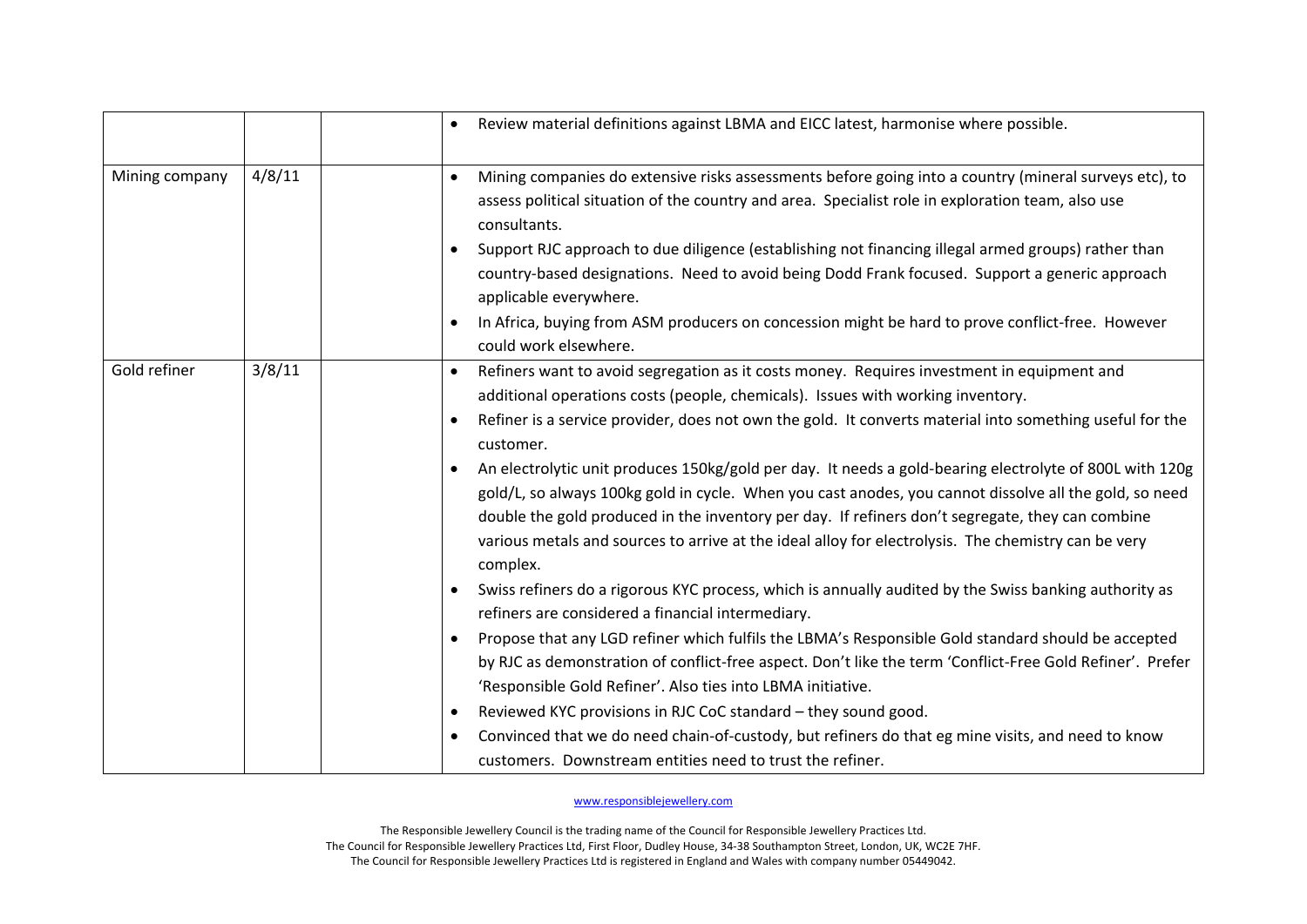|                                                    | 'Post-consumer' - the term was unknown (revisit definitions).<br>$\bullet$                                                                                                                                                                                                                                                                                                                                                                                                                                                                                                                                                                                                                                                                                                                                                                                                                                                                                                                                                                                                                                                                                                                                                                                                                                                                                                                                                                                                                                                                 |
|----------------------------------------------------|--------------------------------------------------------------------------------------------------------------------------------------------------------------------------------------------------------------------------------------------------------------------------------------------------------------------------------------------------------------------------------------------------------------------------------------------------------------------------------------------------------------------------------------------------------------------------------------------------------------------------------------------------------------------------------------------------------------------------------------------------------------------------------------------------------------------------------------------------------------------------------------------------------------------------------------------------------------------------------------------------------------------------------------------------------------------------------------------------------------------------------------------------------------------------------------------------------------------------------------------------------------------------------------------------------------------------------------------------------------------------------------------------------------------------------------------------------------------------------------------------------------------------------------------|
|                                                    | All gold does not have year or serial number. If a former refiner, then can't get the documentation<br>$\bullet$                                                                                                                                                                                                                                                                                                                                                                                                                                                                                                                                                                                                                                                                                                                                                                                                                                                                                                                                                                                                                                                                                                                                                                                                                                                                                                                                                                                                                           |
|                                                    | from them - what will audit will be looking for? Guidance should explain what kind of objective                                                                                                                                                                                                                                                                                                                                                                                                                                                                                                                                                                                                                                                                                                                                                                                                                                                                                                                                                                                                                                                                                                                                                                                                                                                                                                                                                                                                                                            |
|                                                    | evidence will be required.                                                                                                                                                                                                                                                                                                                                                                                                                                                                                                                                                                                                                                                                                                                                                                                                                                                                                                                                                                                                                                                                                                                                                                                                                                                                                                                                                                                                                                                                                                                 |
| 1/8/11<br>Consultative<br>Panel-<br>teleconference | Artisanal mining - how to address situations where mining companies buy material produced on their<br>concessions where the artisanal mining does not come under a 'recognised responsible mining<br>standard' approach? Should the CoC standard consider linking to the RJC Code of Practices 2.14 on<br>artisanal mining, which supports initiatives that professionalise and formalise ASM in their areas of<br>operation? The alternative may be that ASM gold/diamonds are sold into informal or more<br>exploitative supply chains. The issues are complex and merit additional discussion.<br>Potential impacts of Section 1502 of Dodd Frank and the OECD Due Diligence guidance on ASM were<br>discussed. There is the potential that via more stringent risk management by supply chain participants,<br>ASM sourcing may be avoided driving them towards more informal or even illegal supply chains. RJC<br>wants to consider how it can mitigate those impacts in its own standards and still advance responsible<br>practices as per its mission. A new provision in the CoC standard could aim to bring ASM into the<br>legitimate supply chain, while ensuring a certain threshold of practices.<br>Panel noted that sometimes references are included in standards without a clear indication of how it is<br>to be audited. For example, the OECD Due Diligence guidance is often referenced but it is difficult to<br>audit against and does not answer sequence/timeline questions - such as, if one audit has already |
| 1/8/11<br>Jewellery                                | been conducted, how an auditor should weight it under another standard.<br>Interest in 'recycled gold' product from customers.<br>$\bullet$                                                                                                                                                                                                                                                                                                                                                                                                                                                                                                                                                                                                                                                                                                                                                                                                                                                                                                                                                                                                                                                                                                                                                                                                                                                                                                                                                                                                |
| manufacturer                                       |                                                                                                                                                                                                                                                                                                                                                                                                                                                                                                                                                                                                                                                                                                                                                                                                                                                                                                                                                                                                                                                                                                                                                                                                                                                                                                                                                                                                                                                                                                                                            |
|                                                    | Rigorous internal process of segregation and auditing being established. Does add costs to process.<br>$\bullet$<br>Processes, storage and inventory management need to be duplicated for the different categories of<br>gold. Physical transfer to maintain chain-of-custody (instead of banking transfer) adds shipping and<br>insurance costs.                                                                                                                                                                                                                                                                                                                                                                                                                                                                                                                                                                                                                                                                                                                                                                                                                                                                                                                                                                                                                                                                                                                                                                                          |
|                                                    | Issues to manage include minimum melts for different manufacturing types of product - requires<br>volume in and customer demand to justify production.                                                                                                                                                                                                                                                                                                                                                                                                                                                                                                                                                                                                                                                                                                                                                                                                                                                                                                                                                                                                                                                                                                                                                                                                                                                                                                                                                                                     |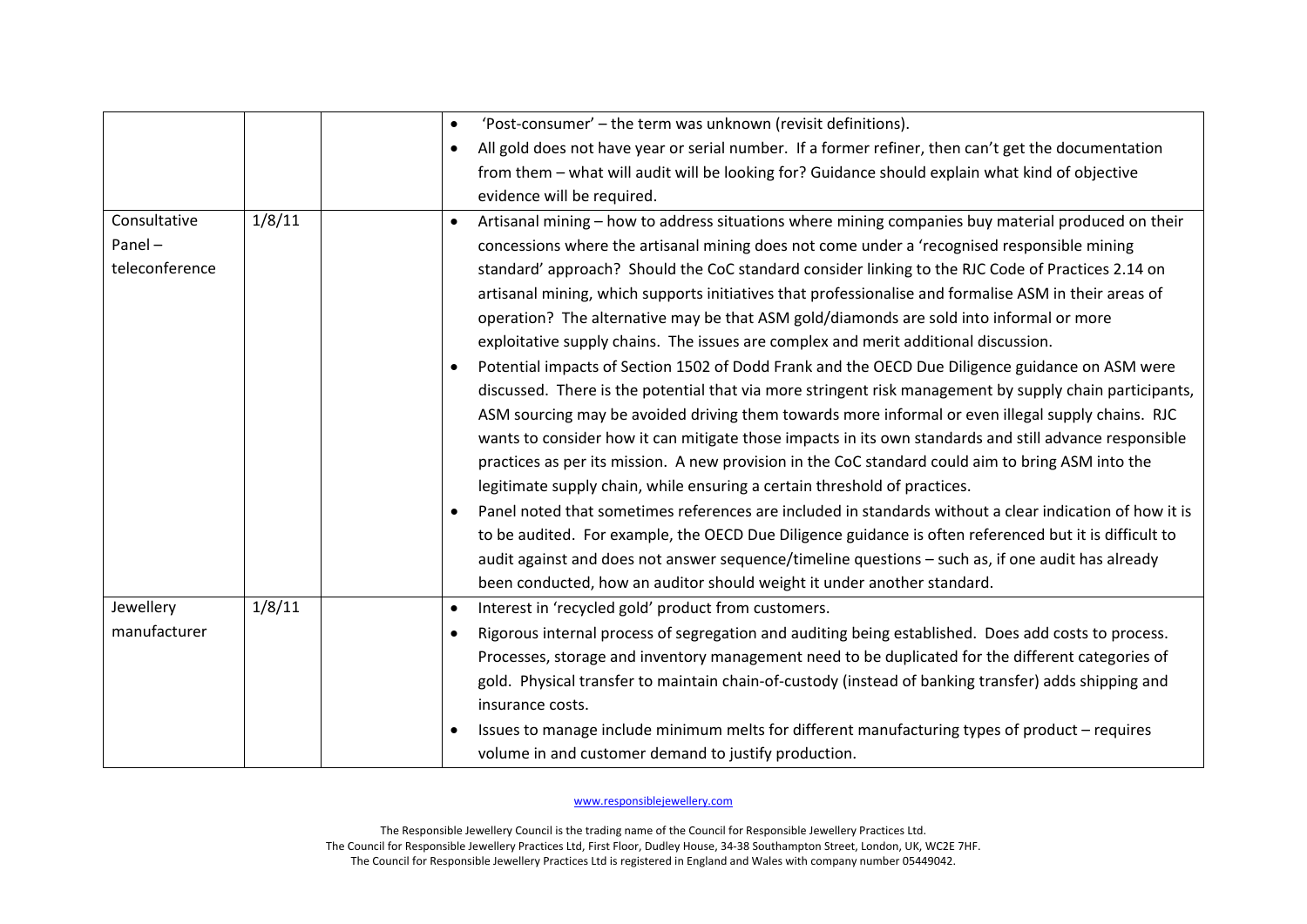| Jewellery Retailer<br>29/7/11                                      | Consumer claims: prefer general representations on processes rather than representations on<br>materials. It should be left to each Member to decide if claims are made on products or processes.<br>Compliance with Dodd Frank should not be the primary issue for the CoC standard.<br>$\bullet$<br>There may be administrative constraints to providing all of the information required for CoC Transfer<br>Documents. Challenges include making time for people during production to complete the information,<br>and training them how to do it accurately (role can't be just one person).<br>Discuss alloys, and how material-based claims would be represented.<br>$\bullet$<br>Specialist manufacturer/retailer, only buy semi-finished products from refiners (alloyed,<br>wire/rod/grain) not in bullion. So places the challenge on refiners to supply CoC materials in this form.<br>Where volumes and/or numbers of products are large, it will be impractical to segregate CoC from non<br>$\bullet$<br>CoC material. Instead would go for a sourcing approach, with an aim to increase sourcing of CoC to<br>100%.<br>Challenge will also be to encourage production staff to incorporate management of CoC as an<br>$\bullet$<br>additional parameter to quality/timely delivery.<br>Internal inventory control and reconciliation systems are very good, so knowing where and what is in<br>material is unlikely to present issues.<br>Suggest make a list of non-acceptable claims, eg that might be confusing or misleading, to add to the<br>Guidance. |
|--------------------------------------------------------------------|-----------------------------------------------------------------------------------------------------------------------------------------------------------------------------------------------------------------------------------------------------------------------------------------------------------------------------------------------------------------------------------------------------------------------------------------------------------------------------------------------------------------------------------------------------------------------------------------------------------------------------------------------------------------------------------------------------------------------------------------------------------------------------------------------------------------------------------------------------------------------------------------------------------------------------------------------------------------------------------------------------------------------------------------------------------------------------------------------------------------------------------------------------------------------------------------------------------------------------------------------------------------------------------------------------------------------------------------------------------------------------------------------------------------------------------------------------------------------------------------------------------------------------------------------------------------------------|
| $19 -$<br>Various meetings<br>21/7/11<br>with gold supply<br>chain | Refer to work of EICC, WGC and LBMA in RJC documentation, explore cross-recognition and/or<br>harmonization opportunities to reduce duplication.<br>Companies that act responsibly shouldn't be discouraged from operating in conflict areas, as they can<br>$\bullet$<br>strengthen legal business and promote good practices.<br>Financing of conflict can have direct avenues (eg responding to extortion), and indirect avenues (eg<br>company hiring/contracting).<br>US State Department has endorsed industry-wide initiatives that help implement the OECD due<br>diligence guidance.<br>Consider OECD guidance on periods for mitigation, against draft CoC standard.                                                                                                                                                                                                                                                                                                                                                                                                                                                                                                                                                                                                                                                                                                                                                                                                                                                                                              |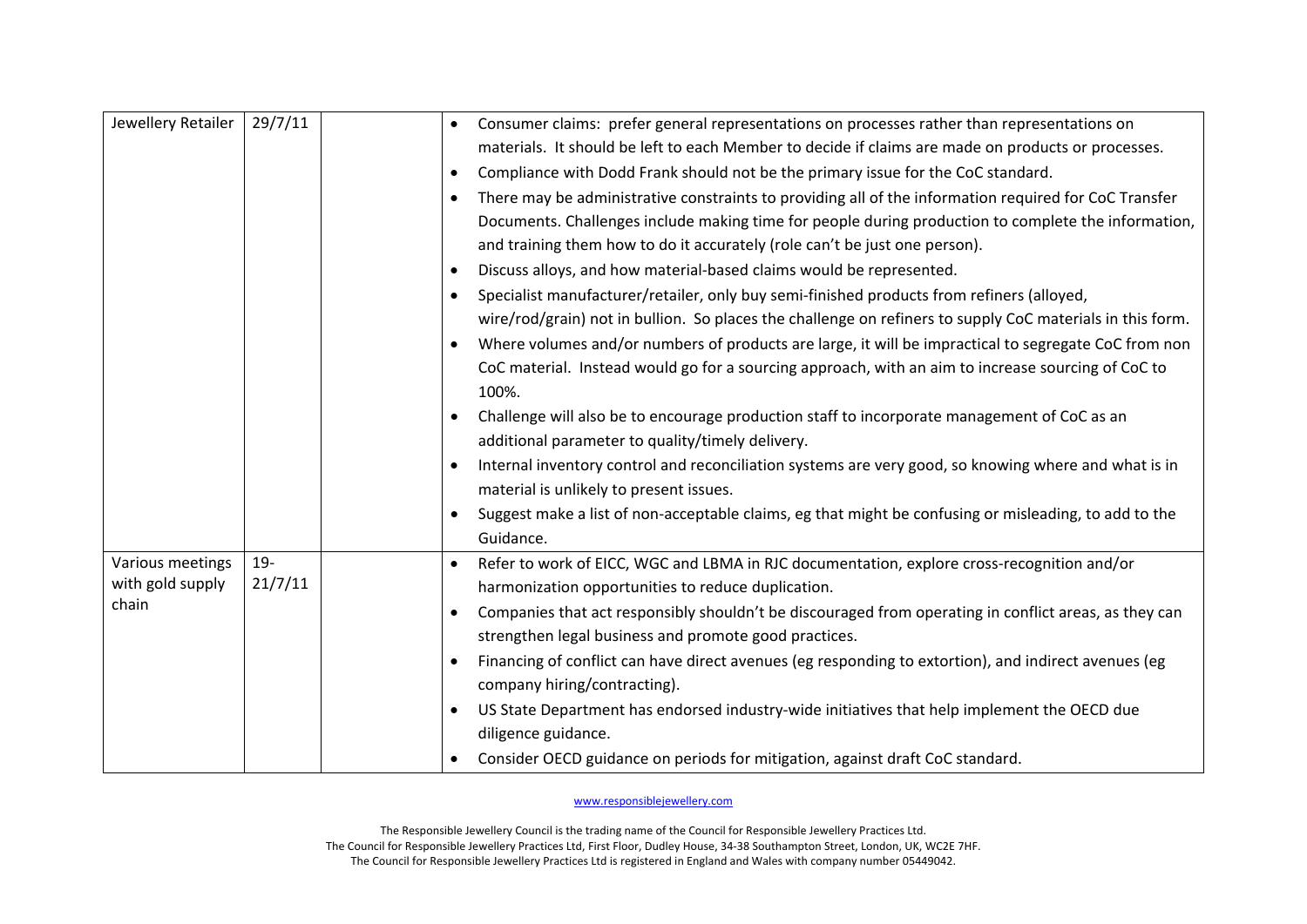|              |         | Systems and training to support due diligence by extractives operating in conflict areas could include:<br>$\bullet$<br>avoiding excessive use of force (see for example, UN standard on Use of Force, ensuring<br>$\circ$<br>proportional to threat; Voluntary Principles on Security and Human Rights);<br>assessment framework - conflict, social impact, human rights;<br>$\circ$<br>incident reporting and grievance mechanisms;<br>$\circ$<br>human rights policy and training;<br>$\circ$<br>oversight and/or control of contractors and business partners;<br>$\circ$<br>Extractive Industries Transparency Initiative;<br>$\circ$<br>Sustainability Reporting.<br>$\circ$<br>The RJC CoC Guidance could note the role of the RJC Code of Practices in supporting the above<br>systems.<br>The OECD Gold Supplement drafting process will consider these artisanal and small-scale mining;<br>$\bullet$<br>grandfathering production before a set date; commercial confidentiality; recycled/scrap and the role |
|--------------|---------|-------------------------------------------------------------------------------------------------------------------------------------------------------------------------------------------------------------------------------------------------------------------------------------------------------------------------------------------------------------------------------------------------------------------------------------------------------------------------------------------------------------------------------------------------------------------------------------------------------------------------------------------------------------------------------------------------------------------------------------------------------------------------------------------------------------------------------------------------------------------------------------------------------------------------------------------------------------------------------------------------------------------------|
|              |         | of bullion and central banks. RJC will also review these issues in the CoC documentation as further<br>insights emerge.                                                                                                                                                                                                                                                                                                                                                                                                                                                                                                                                                                                                                                                                                                                                                                                                                                                                                                 |
|              |         | RJC to consider partnering with other industry and civil society organisations to develop and deliver<br>$\bullet$<br>training on due diligence processes, as per the OECD Guidance.                                                                                                                                                                                                                                                                                                                                                                                                                                                                                                                                                                                                                                                                                                                                                                                                                                    |
| Jewellery    | 15/7/11 | Draft seems to be on the right track.<br>$\bullet$                                                                                                                                                                                                                                                                                                                                                                                                                                                                                                                                                                                                                                                                                                                                                                                                                                                                                                                                                                      |
| manufacturer |         | Uptake will depend on the payback and how CoC Certification can be marketed.<br>$\bullet$                                                                                                                                                                                                                                                                                                                                                                                                                                                                                                                                                                                                                                                                                                                                                                                                                                                                                                                               |
|              |         | Does cost extra to track diamonds - lasering, printing etc, as per Canadamark experience<br>$\bullet$                                                                                                                                                                                                                                                                                                                                                                                                                                                                                                                                                                                                                                                                                                                                                                                                                                                                                                                   |
|              |         | However most diamond factories do track internally, so they know where every stone is in the factory<br>$\bullet$                                                                                                                                                                                                                                                                                                                                                                                                                                                                                                                                                                                                                                                                                                                                                                                                                                                                                                       |
|              |         | Likely that companies will get on board and start with 2 supply channels, to test if they can get more<br>$\bullet$<br>for origin/certified gold.                                                                                                                                                                                                                                                                                                                                                                                                                                                                                                                                                                                                                                                                                                                                                                                                                                                                       |
|              |         | Those with sufficient scale and shorter supply chains will find CoC easier to implement.<br>$\bullet$                                                                                                                                                                                                                                                                                                                                                                                                                                                                                                                                                                                                                                                                                                                                                                                                                                                                                                                   |
|              |         | Some types of gold findings will be an issue for CoC if they are highly specialized and/or insufficient<br>$\bullet$                                                                                                                                                                                                                                                                                                                                                                                                                                                                                                                                                                                                                                                                                                                                                                                                                                                                                                    |
|              |         | volume eg cufflink banks, or specific alloys, which come from a very small pool of suppliers.                                                                                                                                                                                                                                                                                                                                                                                                                                                                                                                                                                                                                                                                                                                                                                                                                                                                                                                           |
|              |         | Their company offers country of origin gold and diamond jewellery already and retailers/consumers                                                                                                                                                                                                                                                                                                                                                                                                                                                                                                                                                                                                                                                                                                                                                                                                                                                                                                                       |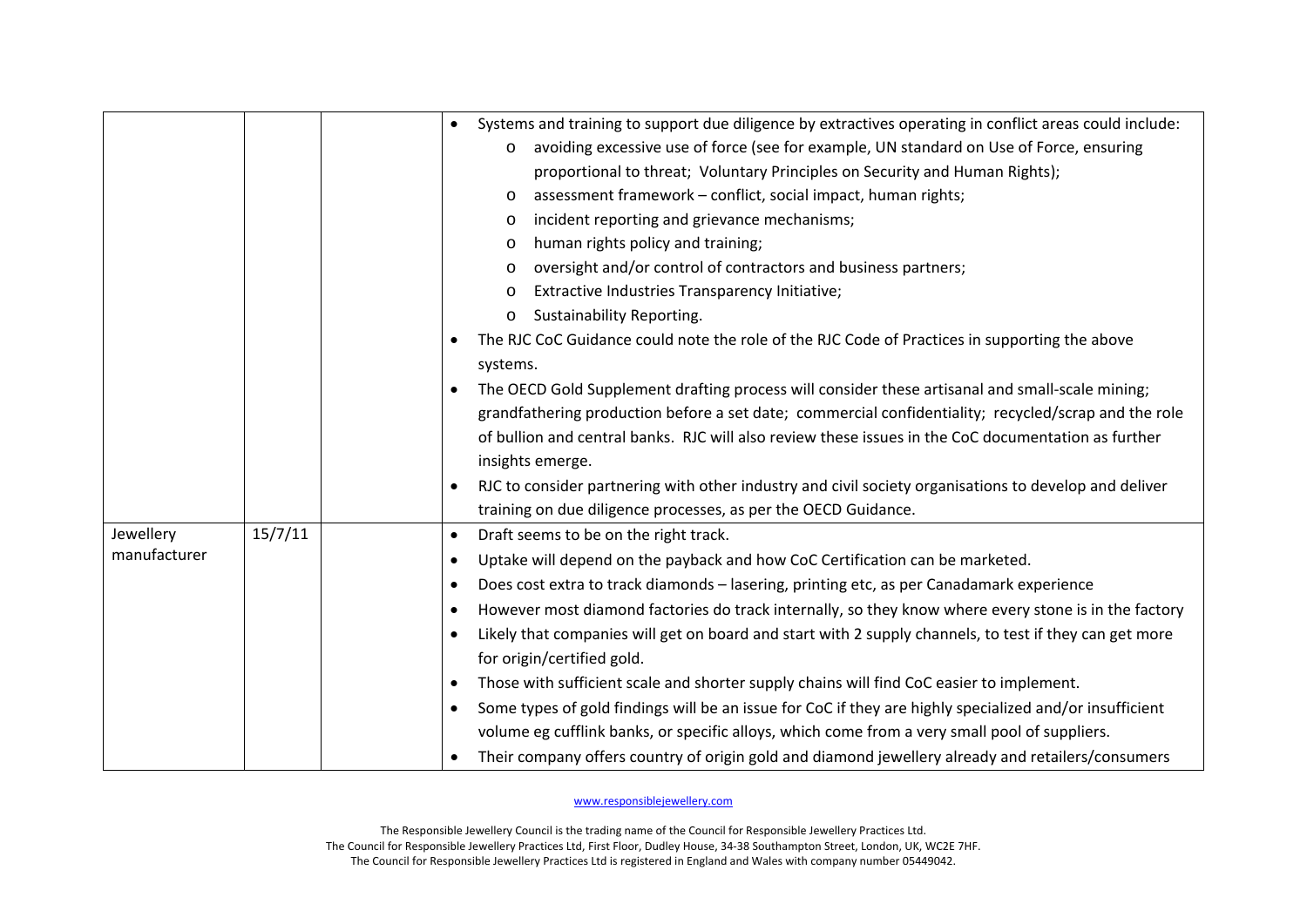|                                    |         |                               | look for it.                                                                                                                                                                                                                                                                                                                                                                                                                                                                                                                                                                                                                                                                                                                                                                                                                                                                                                                                                                                                                                                                                                                                                                                                                                                              |
|------------------------------------|---------|-------------------------------|---------------------------------------------------------------------------------------------------------------------------------------------------------------------------------------------------------------------------------------------------------------------------------------------------------------------------------------------------------------------------------------------------------------------------------------------------------------------------------------------------------------------------------------------------------------------------------------------------------------------------------------------------------------------------------------------------------------------------------------------------------------------------------------------------------------------------------------------------------------------------------------------------------------------------------------------------------------------------------------------------------------------------------------------------------------------------------------------------------------------------------------------------------------------------------------------------------------------------------------------------------------------------|
| Jewellery retailer                 | 15/7/11 | What needs to<br>be disclosed | What remains unsaid [in IDEX editorial] is that most companies do not wish to tell their customers where<br>ALL their diamonds or goods came from.<br>Note: clarified what is in CoC Transfer doc. Response:<br>That allays some of my fears. Clearly big (powerful) buying companies have more chance to make this<br>work.                                                                                                                                                                                                                                                                                                                                                                                                                                                                                                                                                                                                                                                                                                                                                                                                                                                                                                                                              |
| Edahn Golan,<br><b>IDEX Online</b> | 15/7/11 |                               | Fear and Loathing on the Road to Ethics<br>http://www.idexonline.com/portal FullEditorial.asp<br>The Responsible Jewellery Council (RJC) is developing a new certification standard for Chain of<br>Custody (CoC). The intentions are good, but seem to irk the diamond industry, which is why I want<br>to bring the issue to the table. "Irk" is really a too tame a term. Some central figures in the industry<br>are very unhappy about this, and oddly, even those involved in drafting it and outwardly<br>supportive of it, say in private that CoC is not needed.<br>The basic premise of CoC is segregation of diamonds, gold and platinum metals from mine-to-<br>retail, assuring that the highest standards are maintained - from a legal and a human rights'<br>standpoint.<br>At its heart, the tracking system is voluntary and seeks to augment the Kimberley Process (KP), and<br>System of Warranties - the proposed polished diamond assurance system. The initiative was<br>prompted by "conflict in gold and diamond supply chains," namely in eastern DRC and Zimbabwe,<br>where "human rights abuses, lack of rule of law, involvement of armed groups, illegal artisanal<br>mining, smuggling and money laundering" issues are involved says RJC. |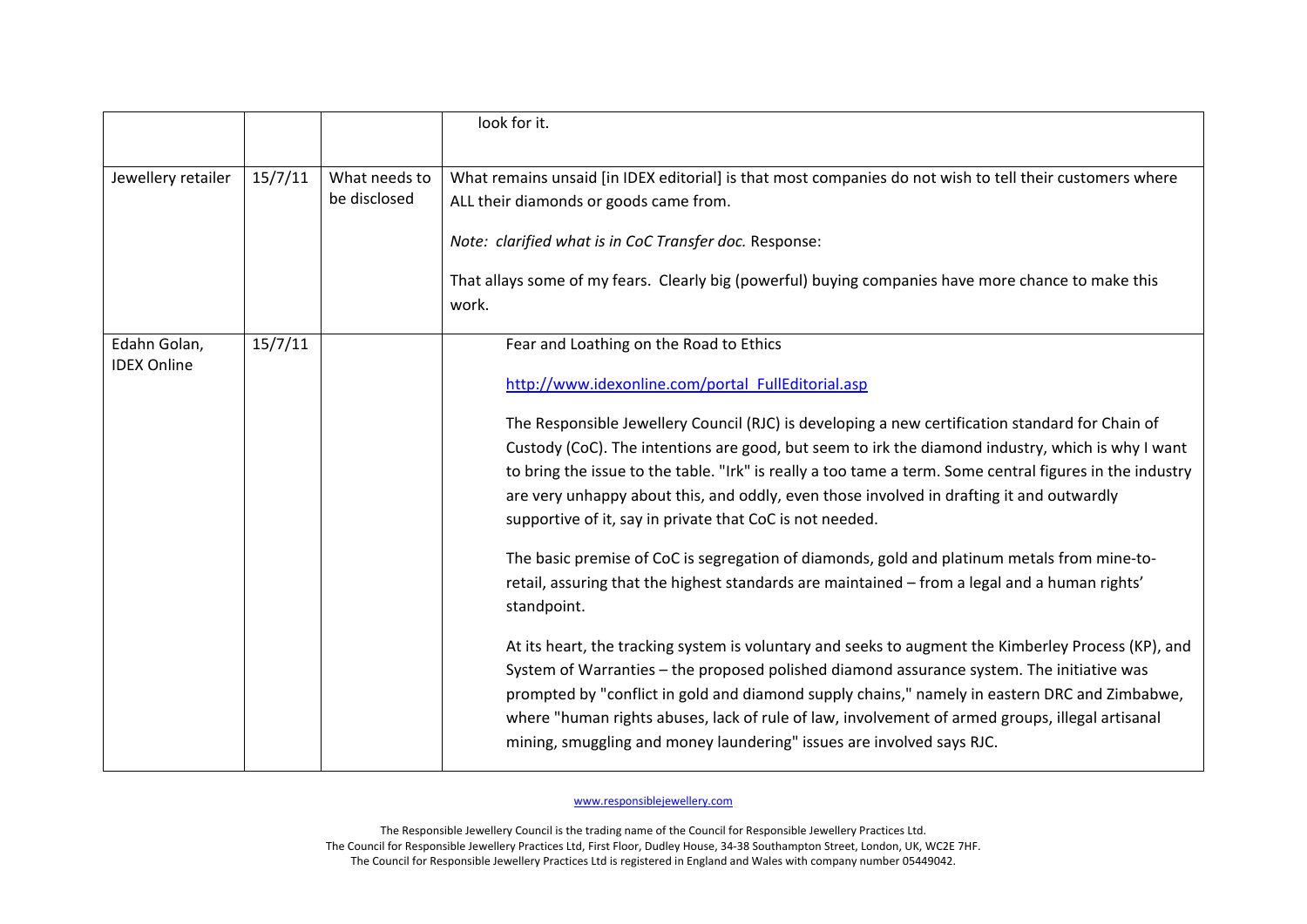| "Once you protect the rough [with KP], there is no need to protect polished," argues Shmuel              |
|----------------------------------------------------------------------------------------------------------|
| Schnitzer, past president of the Israel Diamond Exchange and the World Federation of Diamond             |
| Bourses. "This is the most transparent industry around," he adds.                                        |
| While CoC calls for the documentation of goods as they change hands, this raises a host of issues -      |
| and goes beyond the fact that no one wants added costs and related administrative work. The              |
| issue seems political.                                                                                   |
| For example, a desire for a wider interpretation of the term "Conflict." According to Dr Fiona           |
| Solomon, RJC's Director of Standards Development and one of the people leading the project, the          |
| suggestion is to follow OECD due diligence guidance, which frames conflict in terms of armed             |
| aggression and serious human rights abuses, irrespective of the parties involved. This is a far wider    |
| definition than KP's rebel forces vs. legitimate governments. As Dr. Solomon puts it, "It's a different  |
| context."                                                                                                |
| Considering the recent mess with KP and its inability to resolve issues with Zimbabwe, the industry      |
| really doesn't want to hear about widening the definition of "conflict." The Russians, Chinese and       |
| Israelis are particularly sensitive to this proposed change in definition.                               |
| James Suzman, De Beers' Director of Public Affairs and an RJC board member, told us that                 |
| consumers are increasingly interested in the provenance of what they buy. "Industry will follow          |
| consumer demand," he said. Michael Rae, CEO of RJC says that retailers are demanding this.               |
| It seems that consumers, RJC and the diamond industry are at odds. The criticism is that this is a       |
| complicated and expensive system and "not necessarily the right way to go," as one put it. "The          |
| unintentional consequences need to be considered," another cautioned.                                    |
| <b>Anonymous Criticism</b>                                                                               |
| One of the surprising revelations is that practically none of the critics willingly spoke out in public. |